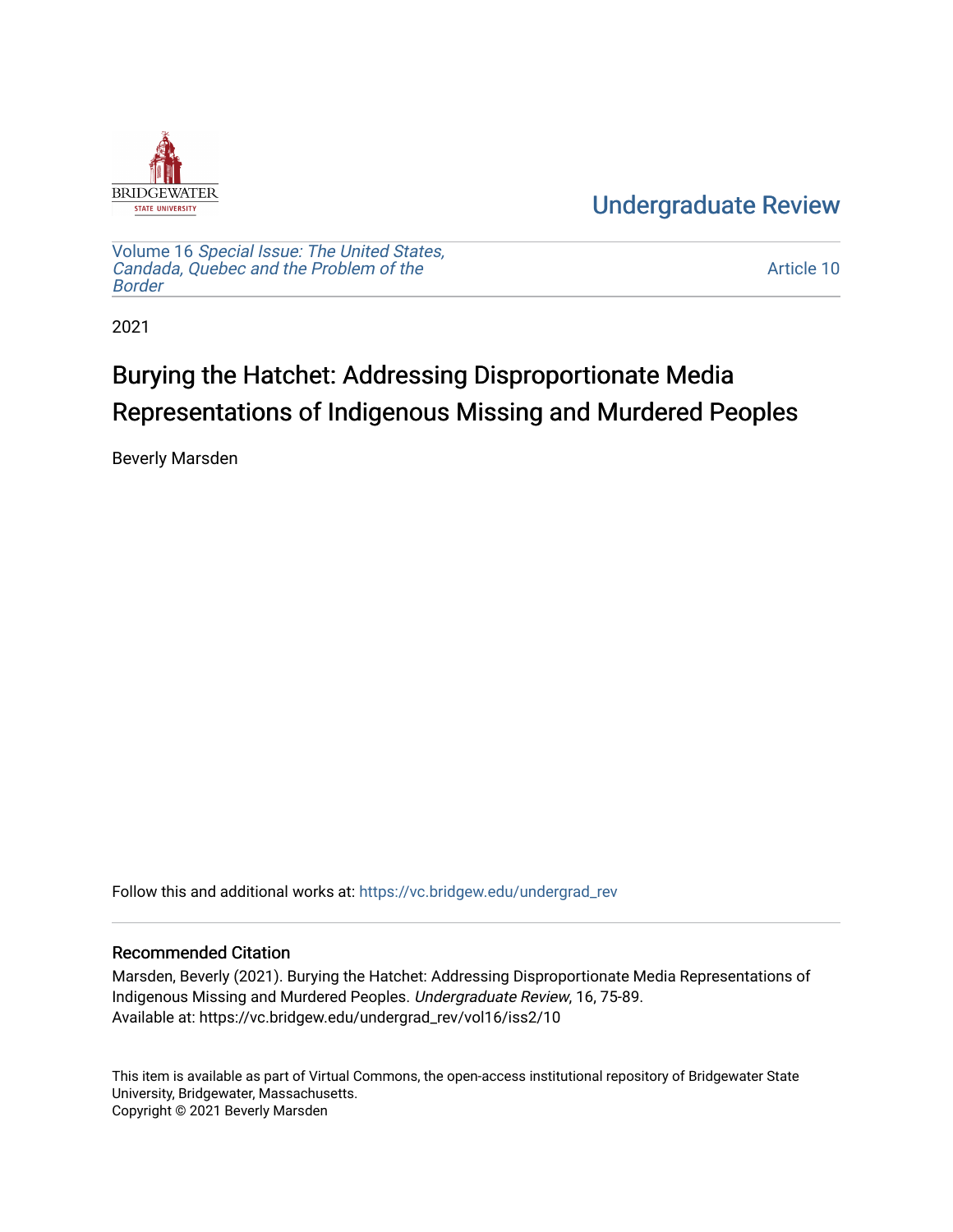# Burying the Hatchet: Addressing Disproportionate Media Representations of Indigenous Missing and Murdered Peoples

BEVERLY MARSDEN, BROCK UNIVERSITY, ST. CATHARINES, ON, CANADA bm15os@brocku.ca

**Abstract**: Television and newspapers possess a strong influence not only on the public perception of Indigenous marginalization, but also on the bi-directional relationship that the government possesses regarding policies that address the causes of inequity, racism, and the stereotyping of Indigenous groups in Canada. The foundations of oppressive action are established via the creation of social hierarchies that seek to label marginalized populations such as Indigenous peoples as "others." The othering of Indigenous groups in Canada has been shown to lead to the perpetuation of structuralized racism and discrimination as an extension of underlying settler-colonialist ideologies. The concept of media framing is used in this article to interpret representations of Indigenous peoples on the national stage. Here, we explore the media's justification when it makes decisions about the content of its news stories, and how Indigenous peoples involved in these reports have been presented to the public. These constructions have negatively skewed the perception of missing and murdered Indigenous peoples as they ignore or minimize Indigenous male victimization. This has led to their devaluation within mainstream media discourses. As members of families, men and boys play a pivotal role in the maintenance of family structures, and thus, investigating the causes for missing and murdered Indigenous men and boys (MMIMB) will offer greater insight into not only the framing of Indigenous issues in mainstream media but also into the ever-increasing incidence of missing and murdered Indigenous women and girls (MMIWG).

**Keywords**: MMIWG, MMIMB, framing, representation, Indigenous.

Media attention toward Canada's national crisis of missing and murdered Indigenous peoples continues to be lacking on the national stage despite being deemed a critical socio-structural issue. Increasingly, there has been an emphasis on the inequitable conditions in which many Indigenous peoples live, which has highlighted that Indigenous communities have not been afforded the same healthy standard of living as their non-Indigenous counterparts. Synonymous with the experiences of developing nations, many Indigenous communities in Canada are continually evidenced to be living in what would be deemed third-world conditions. This includes conditions such as substandard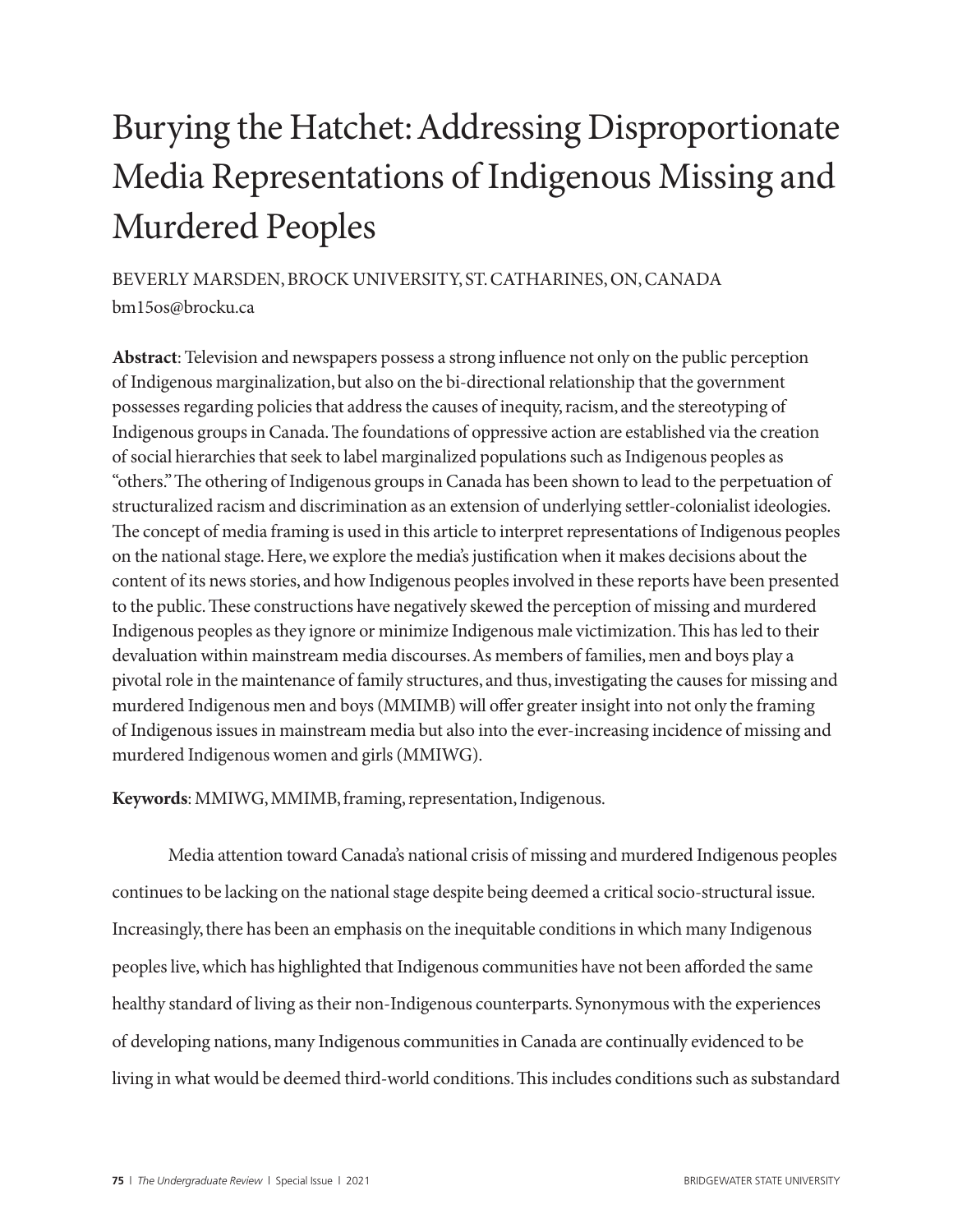housing, few opportunities for meaningful employment, and access to necessary resources such as clean water, food, and health and social services (De Leeuw, Greenwood, and Cameron 2010). The foundations of oppressive action are established via the creation of social hierarchies that seek to label marginalized populations such as Indigenous peoples as "others." This practice is enforced throughout various channels due to the relative lack of understanding and acceptance of Indigenous viewpoints, cultural practices, beliefs, and experiences of life in Canada. Thus, the othering of Indigenous groups has been evidenced to lead to the perpetuation of structuralized racism and discrimination as an extension of underlying settler-colonialist ideology (Reading and de Leeuw 2014). It is an accepted scholarly notion that Indigenous peoples in Canada and abroad are highly diverse. However, Indigenous peoples globally often share similar challenges when related to their representations in the media. These representations have been skewed to present Indigenous peoples from a one-sided "us versus them" perspective which emphasizes helplessness and conflict, and ties directly into lopsided power dynamics favoring the suppression of self-representative images (Nagy and Gillespie 2015).<sup>1</sup>

Though steps have been taken to promote equality for and reconciliation with Indigenous groups in Canada, media representations of Indigenous peoples usually remain limited to issues related to systemic racism, stereotypes, assumptions, disorder, and emphasis on non-normative behaviors (Leavitt et al. 2015). These include involvement in the sex trade, criminal activities, interpersonal violence, poverty, homelessness, and substance abuse. As such, this article seeks to explore how mainstream media representations of Indigenous peoples are built upon profound constructions of colonialist undertones through the concept of media framing. It also explores how these constructions have negatively skewed the perception of Indigenous peoples who have gone missing or been murdered, specifically focusing on the lack of representation given to male Indigenous victims and their absence in mainstream media discourses.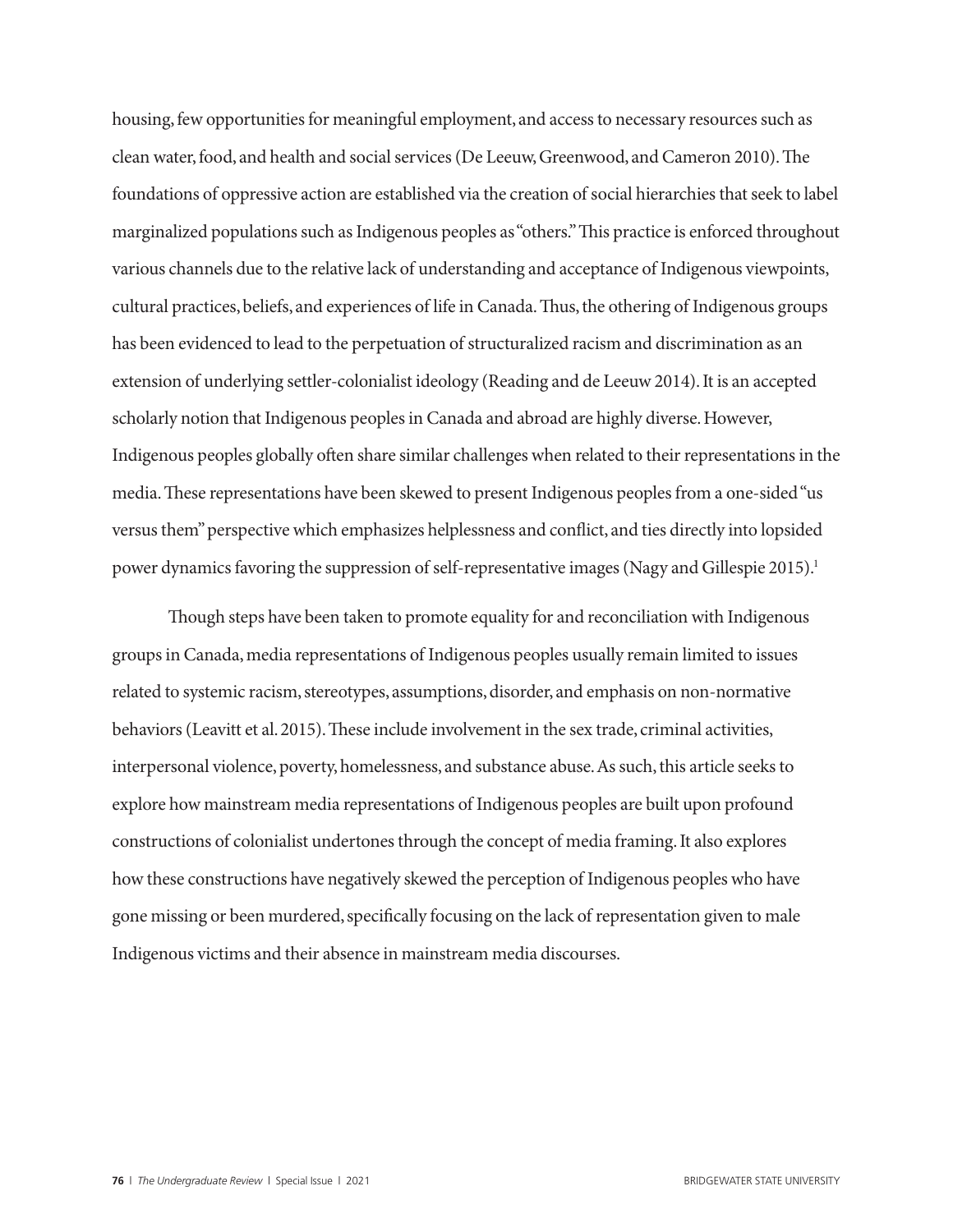### **Media Representations**

Representations through mass media such as television and newspapers have a strong influence on not only the public perceptions of Indigenous marginalization but also the shaping of governmental policies to address reconciliation, inequity, racism, and stereotyping of Indigenous groups. It is important to consider that colonialist dialogues and ideologies continue to overshadow the perspectives and experiences of Indigenous peoples as a whole. These ideologies and perspectives perpetuate structural and social discrimination toward Indigenous victims who have gone missing or been murdered, which devalues their lives (Innes 2015).

It is well known that there exists a plethora of harmful stereotypes that are consistently associated with images and narratives involving Indigenous peoples. These stereotypes stretch across assumptions of Indigenous peoples being drunks, drug addicts, unemployed, unable to govern themselves, and violent. While these may exist in Indigenous communities, their overrepresentation in the media plays a key role in the shaping of external perceptions of Indigenous peoples and the normalizing of stigmatization. Though the national narrative has become more inclusive in recent times, the view of Indigenous peoples continues to be tarnished by misrepresentations, lack of social and historical context, and inherent tokenism instead of truly paying heed to the unique sociostructural barriers and challenges Indigenous groups face in comparison to their non-Indigenous counterparts (Reading and de Leeuw 2014).

# **Media Framing Lenses**

The concept of framing can be used to interpret representations of Indigenous peoples on the national stage, as it helps to explore the media's justification of the selection of content that is incorporated in a potential news story, and how individuals involved in the story are presented to the public. The long-term socio-structural and interpersonal effects of residential schools and assimilation act as key facets contributing to the victimization of and violence toward Indigenous peoples and have more recently been brought into the limelight by several Canadian media agencies,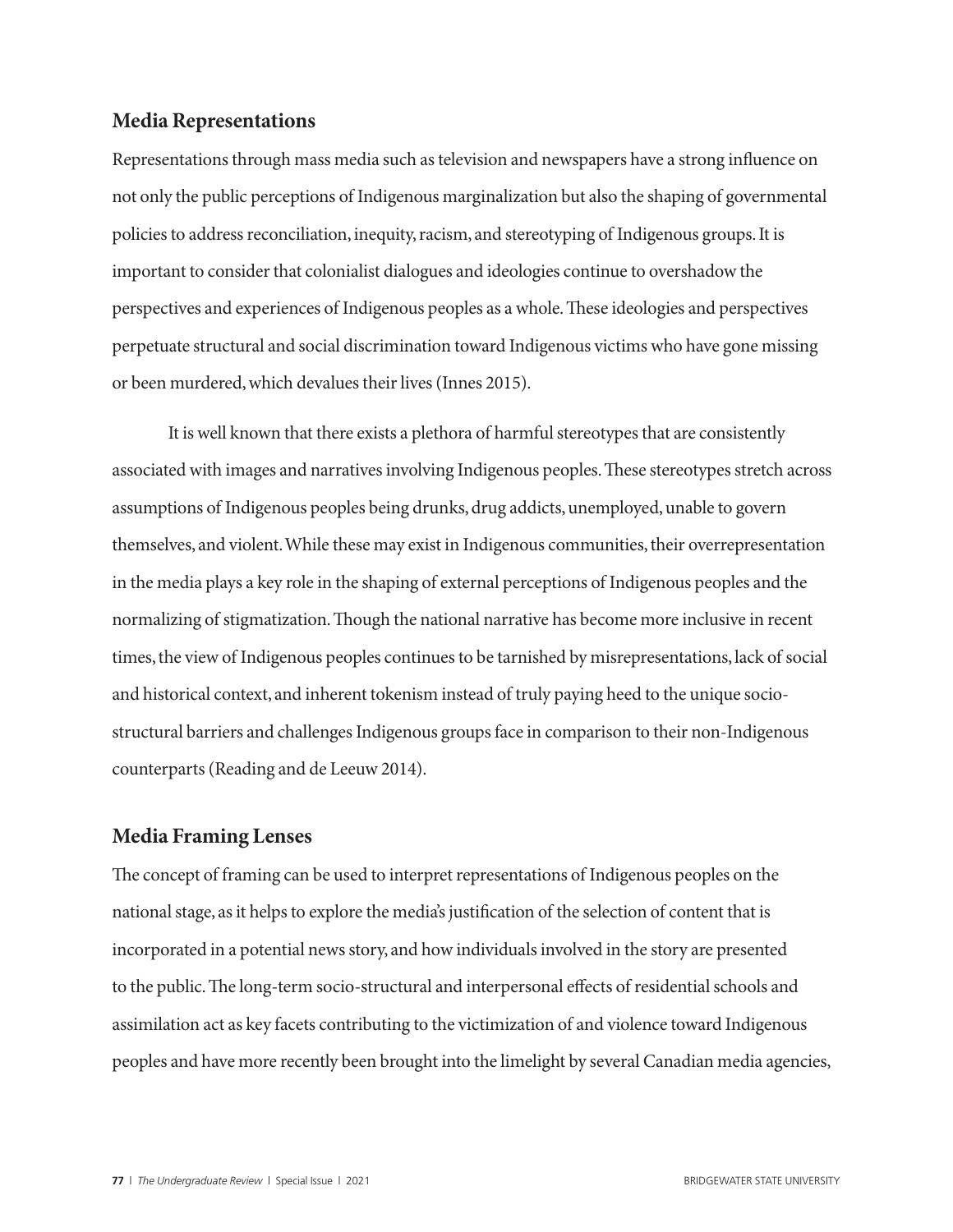including CBC, CTV, and Global News. A broad-scale systematic analysis of print news media representations of residential schools suggests that though some Canadian media outlets and their consumers might be prepared to admit that residential schools acted as sites of cultural genocide and oppression, overall, mainstream news outlets have not done great justice to link this view of reconciliation to the overall reformation of Canadian society and historical presentations (Nagy and Gillespie 2015).

To emphasize this disparity, two predominant methods of analyzing media representations – focusing on the expansive and reductionist lenses, respectively – are described in relation to the framing of Indigenous issues. On the one hand, the use of the expansive lens by the media allows residential schools and missing and murdered Indigenous peoples (MMIP) to be represented in ways that acknowledge the effect of settler colonial mandates as a form of wide-scale cultural oppression. It is not simply an aspect of the past, but rather, a part of our collective future. The expansive lens seeks to align the crisis of missing and murdered Indigenous peoples with the presence of sociostructural inequities – including disproportionate rates of incarceration, poverty, and homelessness – as being intertwined with deeply engrained colonialist ideologies. An example of such a use of expansionist media frames in Canada is the Aboriginal Peoples Television Network (APTN), without which Indigenous presence on Canadian media networks would be "virtually non-existent" (Clark 2014, 3). In 1983, the Northern Native Broadcast Access program was created to allow Indigenous communities to broadcast "their own programming, in their own language, following their own format, on any topic they deemed important" (David 2019, 5). Following the success of the program, the APTN was launched in 1999. This brought a solution to the problem of mainstream media channels only airing news relating to Indigenous peoples when it directly affected the lives of non-Indigenous Canadians (David 2019).

Since its inception, APTN has consistently produced media stories that promote a more Indigenous-focused experience to combat existing colonialist stereotyping and discrimination by providing a more holistic approach to Indigenous healing and reconciliation, and attention to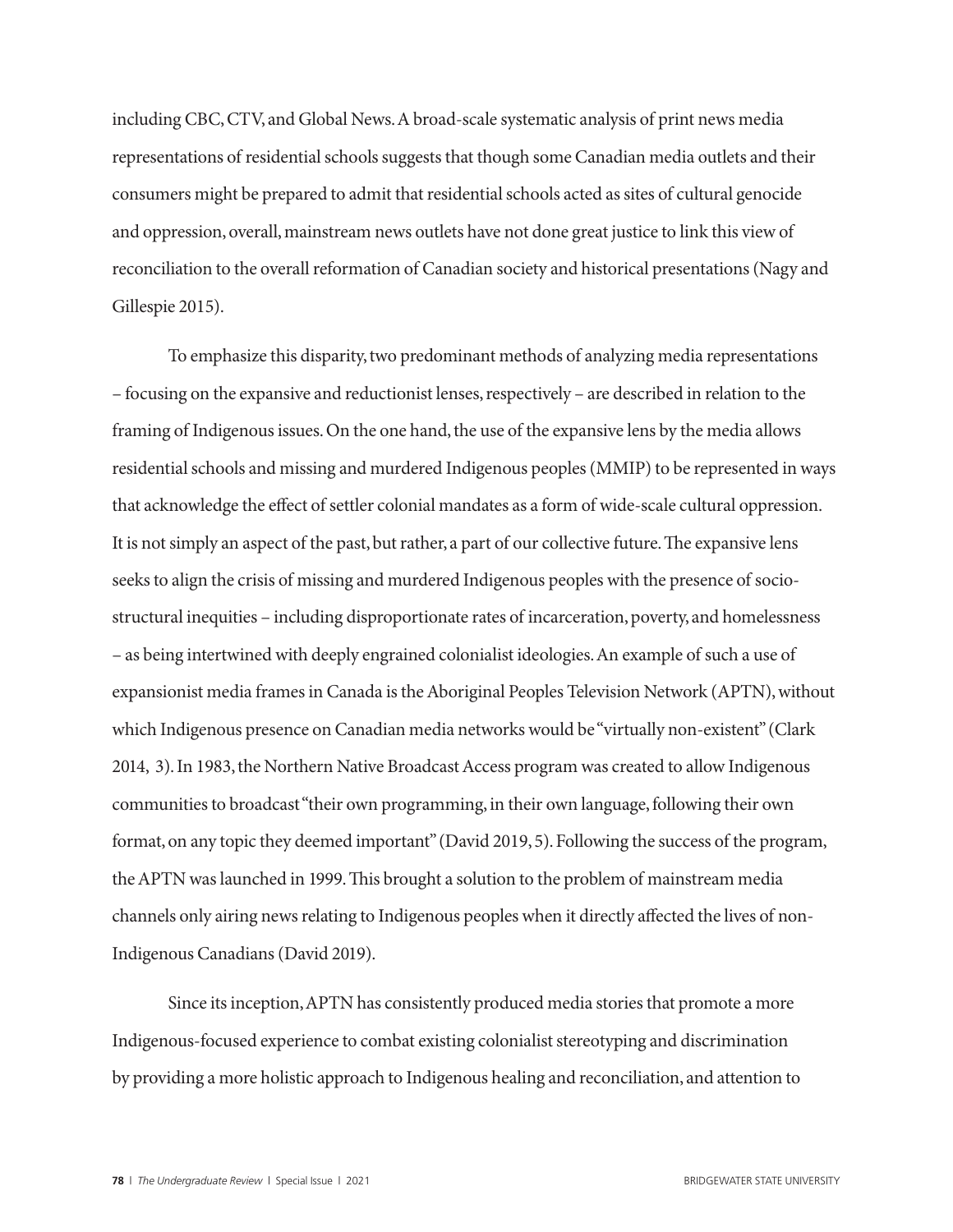pertinent social issues within Indigenous communities. Despite the success of APTN in stimulating discussion on Indigenous perspectives, a recent study comparing mainstream and APTN news reporting of Indigenous content over a two-month period indicated that mainstream media attention is still lacking (Clark 2014; see Appendix A, Figure 1). This analysis revealed that while APTN included nightly coverage of Indigenous issues, mainstream media sources such as CTV, CBC, and Global News aired only a small number of Indigenous-based news stories. Furthermore, when comparing the framing of Indigenous issues, mainstream media sources were more inclined to utilize stereotypical and authoritative frames while APTN framed stories within an Indigenous context. Finally, mainstream media sources were more inclined to frame Indigenous peoples as either "passive" or "problematic." They suggested that Indigenous peoples were passive victims not willing to help themselves and over-relying on government assistance or they were problematic and connected to drugs, crime, and violence, or they were vocally opposed to government intervention and resource development such as oil extraction and the building of pipelines (Clark 2014; see Appendix A, Table 1).

On the other hand, by using a reductionist lens the media framed the effects of residential schools and MMIP primarily around violence and abuse. Though the reductionist lens makes mention of intergenerational harm and cultural oppression, it nonetheless reduces these effects to poorly made decisions and mistakes situated in the past. The reductionist lens seeks to pathologize survivors of abuse and suggests that the effects of residential schools on the Indigenous population are not a socio-structural issue but, rather, a condition that is distinctly an "Indigenous problem." In this perspective, these problems can be cured through closure and making amends because Indigenous peoples are seen as emotionally weak and passive recipients of these injustices (Nagy and Gillespie 2015). Brad Clark's analysis of the coverage of missing and murdered Indigenous women (MMIW) by Global News, CBC, and CTV from September 1 to October 31, 2011 explored the use of reductionist lenses in mainstream media. It was found that depictions of MMIW emphasized the notion that these women placed themselves in situations that led to their victimization due to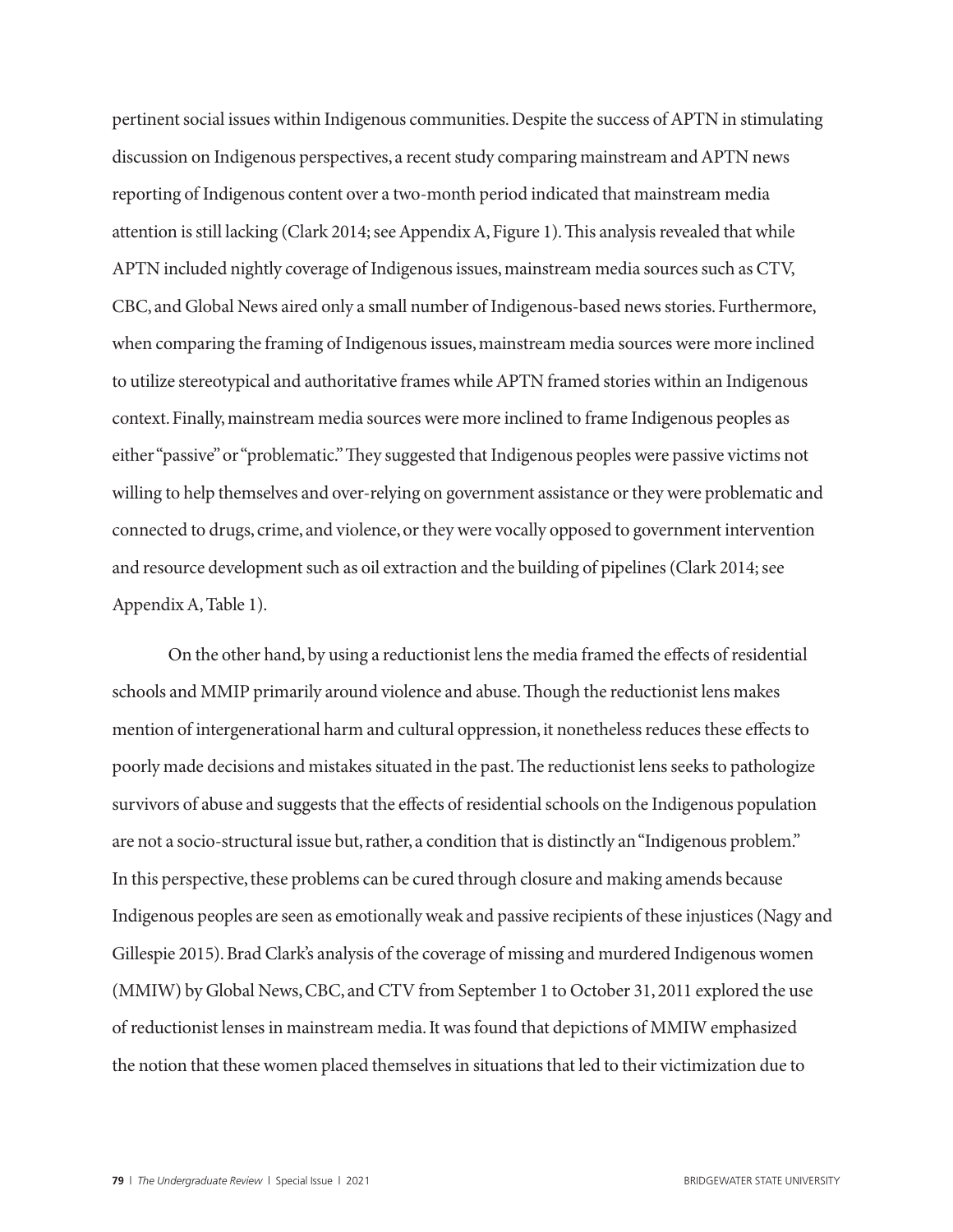being frequently seen as prostitutes, addicted to drugs, and impoverished (Clark 2014). This negative framing was further highlighted by Gilchrist (2010) who sought to compare the representations of three Indigenous and three non-Indigenous missing and murdered women who were deemed nondeviant and, what would be termed, good women. Her analysis illustrates that news reports of missing and murdered non-Indigenous women were placed more frequently in favorable positions, such as on the front page (37% of the time compared to 25% of the time for Indigenous women), of newspapers, and non-Indigenous women were on average six times more likely to be featured. In addition, the stories of non-Indigenous victims were more likely to offer vivid and detailed descriptions of the women's lives, which were portrayed more intimately and compassionately (Gilchrist 2010).

The overwhelming focus of news reports on the social and economic challenges faced by Indigenous peoples has led to public ignorance about discrimination and undue harm (Reading and de Leeuw 2014). Often, many of these news reports have implicitly promoted the idea that if an Indigenous person engages in what is determined to be a socially unacceptable behavior, such as prostitution or drug and alcohol use, then they are to be blamed for their victimization. This draws attention away from the socio-structural problems in their environment, which have led to their victimization in the first place. Intimately entwined in these narratives is the notion that due to the continued stigmatization, discrimination, and stereotyping of Indigenous peoples in the media, these groups will undoubtedly continue to experience greater discrimination in other socio-structural areas including the legal, health, and social systems (Bourassa et al. 2005). This leads to Indigenous voices being effectively silenced in the social justice system (Nagy and Gillespie 2015). It is this perpetuation of oppression that contributes to socio-structural inequities in Indigenous communities that further exacerbate the current crisis of MMIP.

# **Efforts of Indigenous Advocates to Combat Misrepresentation in the Media**

Advocates and members of Indigenous communities have sought to utilize media outlets to increase public knowledge of the endurance of colonizing rule as perpetuated by the (in)actions of the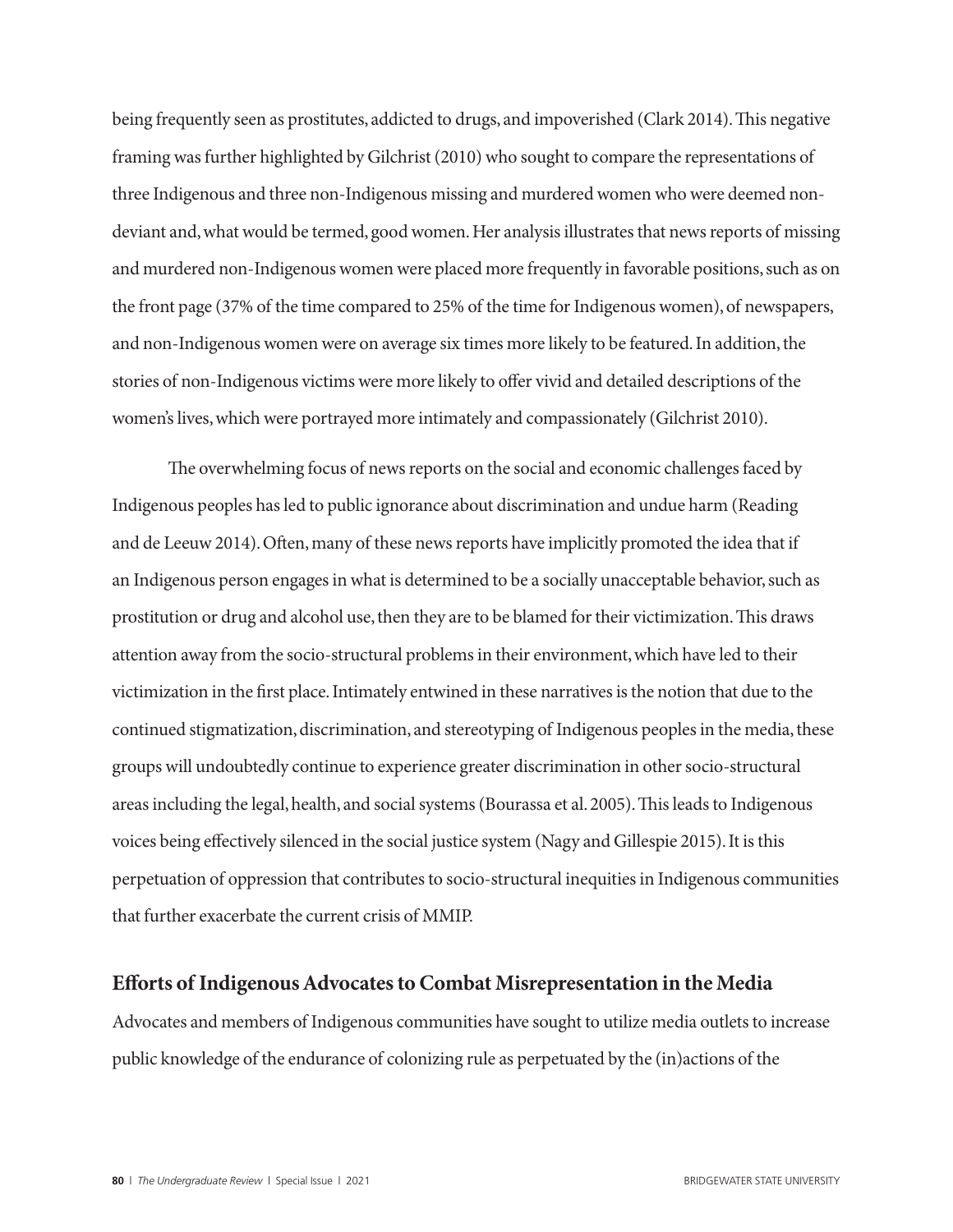Canadian government and media. An article featured on APTN detailed the lack of attention the mainstream Canadian media has paid to the Missing and Murdered Women and Girls (MMIWG) inquiry report as issued by independent commissioners Marian Buller, Michèle Audette, Qajaq Robinson, Marilyn Poitras, and Brian Eyolfson, which they conducted from May 2017 to December 2018 (McDougall 2020). Numerous media outlets such as *The Globe and Mail*, the *Toronto Star*, CBC, and the *National Post* have defied the notion that the crisis of MMIWG is a form of cultural genocide. This was noted in such excerpts from Michael Enright of CBC who questioned the notion of genocide stating that "The problem with the term is complex and goes beyond mere pedantry. Its utterance has now become the most telling element in the fabric of the report. It has become a *distraction*. We might not be able to cite three recommendations of the report, but we have come to recognize that what happened to these women was *supposedly* genocide" (McDougall 2020, para. 5, italics added). Even more callously, the editorial board at the *Globe and Mail* stated that the notion of MMIWG being declared a genocide was "absurd" and "simply does not bear scrutiny" further reinforcing the disconnection that mainstream media has when approaching Indigenous reconciliation and victimization (McDougall 2020, para 4).

There have been efforts by Indigenous and non-Indigenous advocates to open a discussion on how to combat the effects of colonialism within media discourses. The Indigenous 150+ training program has developed from a film and conversation series of the same name and was initiated in order to react to the TRC's established calls to action (Lisk 2020b, para. 2). The initiative was created to increase attention to and education of Indigenous perspectives to inform current and future journalists of how to engage in cross-cultural interviewing while maintaining respect and reducing stereotypes. The program does not focus exclusively on Indigenous youth, but rather it seeks to establish meaningful connections among people of diverse racial and ethnic backgrounds. The goal of the program is to identify stereotypes in mainstream media, decolonize the notion of Indigenous sexuality and intergenerational trauma, and bring light to the long-standing effects of systematic racism and discrimination faced by Indigenous peoples in Canada (Lisk 2020b). A TVO interview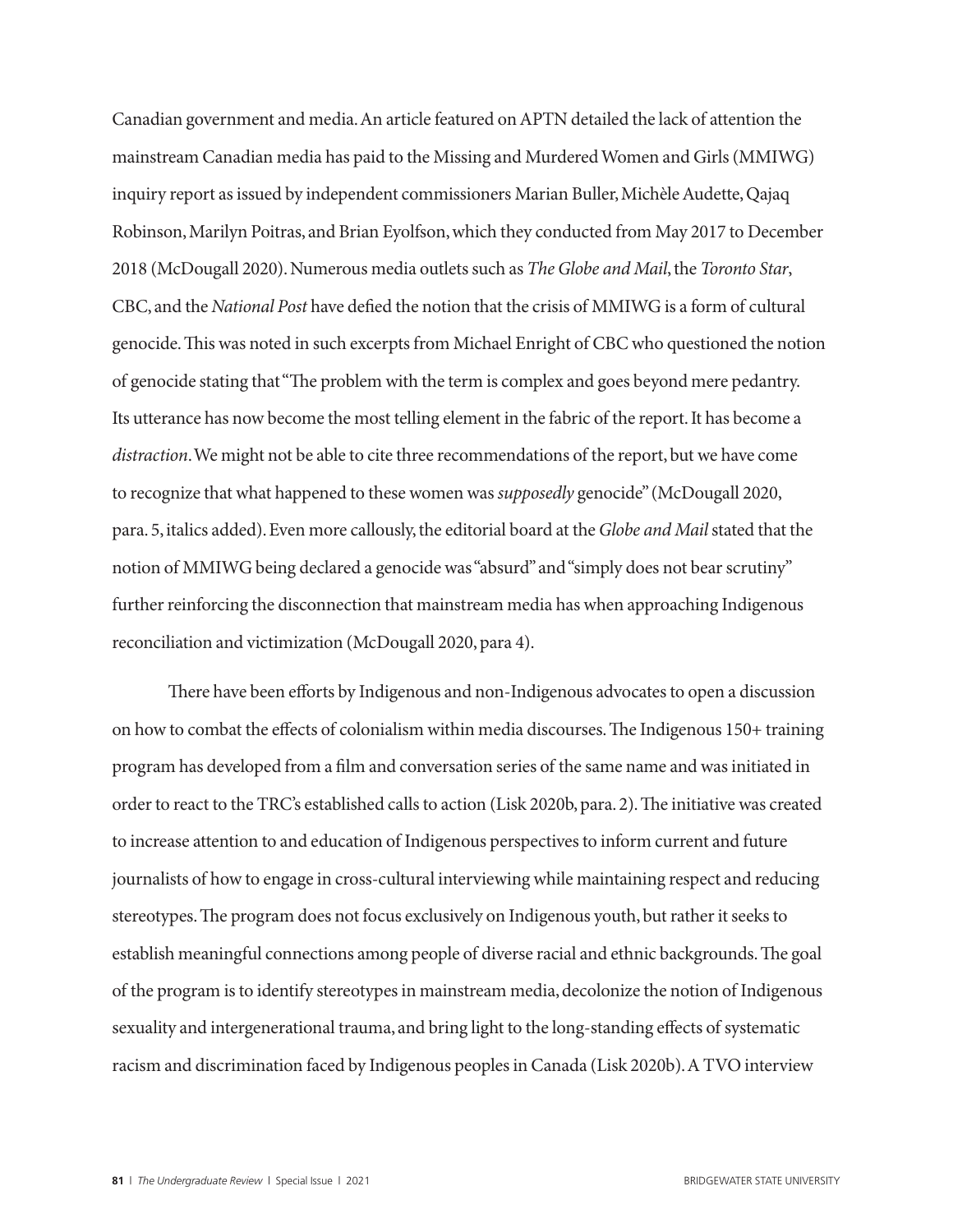with Indigenous journalist Kelly Boutsalis has also brought to light the feelings of voicelessness within mainstream media discourses and how as an Indigenous journalist she has sought to establish a greater voice and attention to Indigenous issues using a culturally appropriate lens (Lisk 2020a). Detailing one of her first experiences with Indigeneity, Boutsalis reminisced watching a news report mentioning "people versus the Natives" suggesting that as an Indigenous female she was "not a person." (Lisk 2020a) She mentioned that this experience highlighted the inherent disproportionality of whiteness which is imbued in most news outlets, and led to her career mission to increase the presence of Indigenous stories and individuals. Perspectives such as these are key to effectively combating colonialist undertones in mainstream media by encouraging Indigenous individuals to engage and join the ranks of what is currently a predominantly Eurocentric approach to media presentations (Lisk 2020a).

# **Spotlighting Missing and Murdered Indigenous Men and Boys**

Since the creation of the Truth and Reconciliation Commission and the publication of such documents as the MMIWG Inquiry, there has been increased attention to the disproportionate number of missing and murdered Indigenous women in Canada, in large part due to their vulnerable position in society. Although this is indeed an important step toward reconciliation with Indigenous groups, there still exists a startling lack of media representation of missing and murdered Indigenous men and boys (MMIMB). As members of families, men and boys play a pivotal role in the maintenance of family structures. Thus, it is reasonable to suggest that investigating the causes for MMIMB will offer greater insights into not only the framing of Indigenous issues in mainstream media but also the ever-increasing incidence of cases of MMIWG. Investigations of the victimization of Indigenous men and boys will offer an avenue for discussion as to why stories of Indigenous male victimization are largely left out of virtually all media discourses.

It can be theorized that the socio-structural elements contributing to interpersonal and selfinflicted violence among Indigenous peoples of any gender likely root from similar causes. It would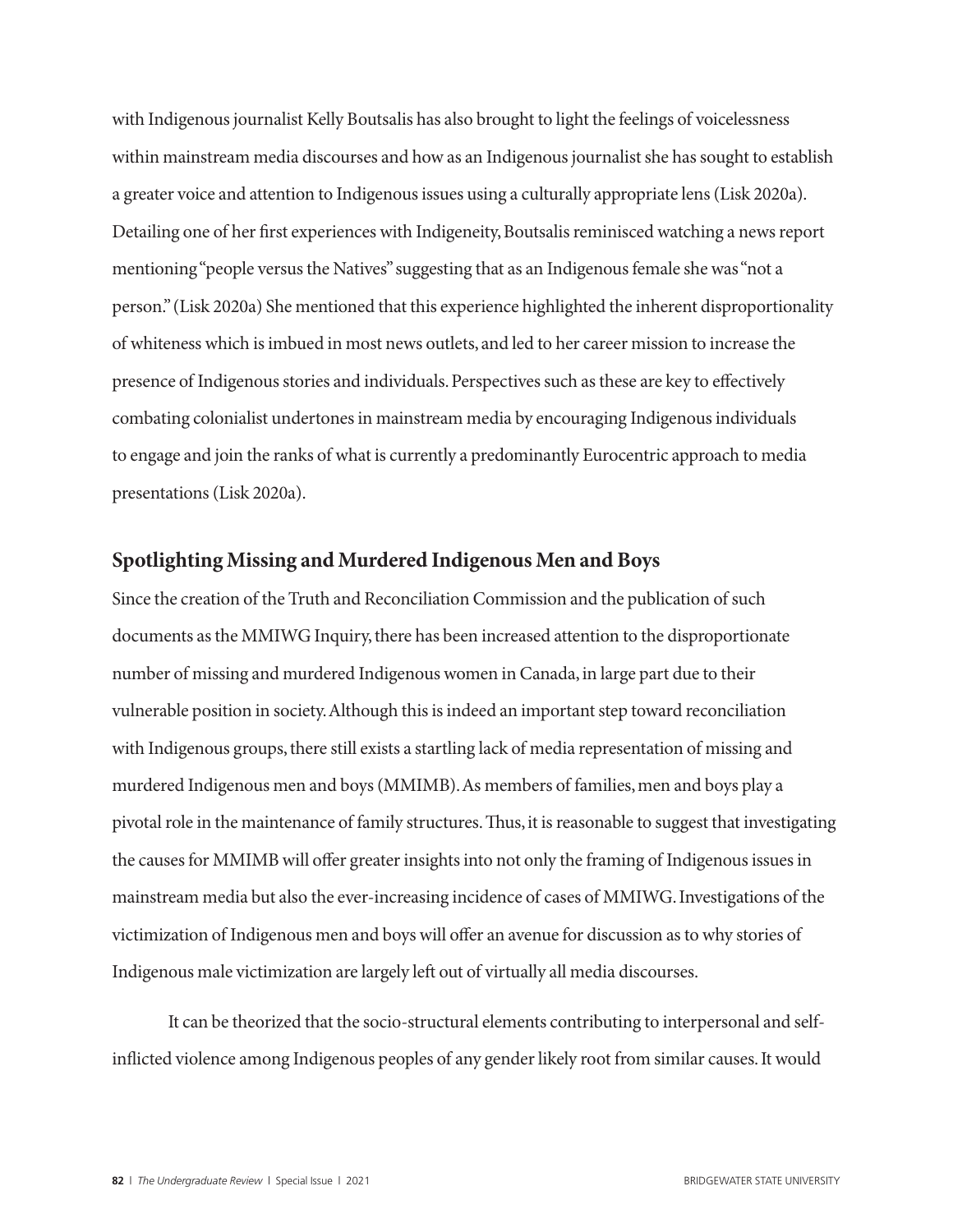be unwise to exclude Indigenous men and boys from public inquiries as they too are an important part of the Indigenous population who have been overlooked even more so than Indigenous women and girls (Hansen and Dim 2019). Data obtained from Statistics Canada suggests that of the 2,500 reported murders of Indigenous peoples in Canada within the last 30 years, more than 70% were male, which is two times the number of Indigenous females murdered and speaks directly to the problematic issue of excluding men and boys from inquiries into Indigenous victimization (National Post 2015, para. 5). Further, recent data from Statistics Canada indicates that Indigenous men are murdered nearly three times as often as Indigenous females, and six times more often than non-Indigenous males (Statistics Canada 2020; See Appendix B, Fig. 2 and 3).

There has been little evidence to suggest that the public call for an inquiry into the incidence of MMIMB has been in the primary interest of the media, government, and the police. Seemingly, the only basis for the inclusion of men and boys in these inquiries has been to examine male victimization of Indigenous women and girls and not the victimization of Indigenous men by other men. The police often view Indigenous males as criminals and deviants and see them as the main perpetrators of violence in Indigenous communities (Innes 2015). Though interpersonal violence within Indigenous communities is a fathomable truth, stereotyping of Indigenous males as violent criminals may well explain why, when of violence against Indigenous men and boys is represented, their victimization obtains a minute amount of media exposure or investigation by the authorities (VanEvery 2019). Despite the fact that the majority of violence against Indigenous women is perpetrated by Indigenous males, we tend to see them only as victimizers, which obscures the understanding that men and boys can be equally vulnerable to becoming victims of violence from other men. Even though the trauma suffered by Indigenous women and girls may well be experienced and perpetrated in different ways, the origins of these acts of violence are comparable to the causes of violence towards Indigenous men and boys (Menzies 2009).

More recently, impassioned grassroots movements calling for inquiries into missing and murdered Indigenous peoples, including Indigenous men and boys, have begun to spring up across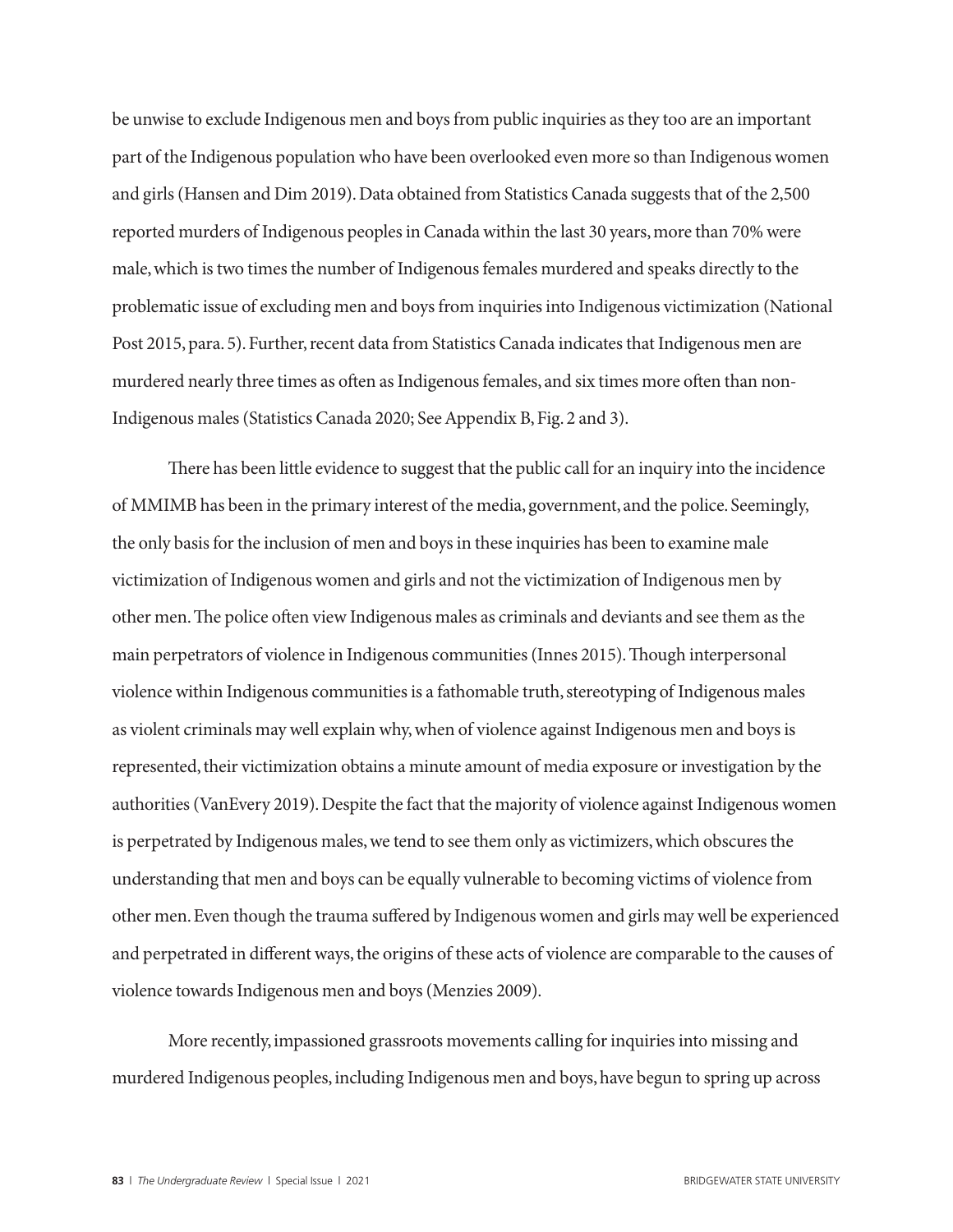Canada. Families of MMIBM have mirrored movements focused on hanging red dresses and red ribbons to symbolize the loss of MMIWG by hanging red ties to symbolize increased awareness for MMIMB. Causes such as these emphasize the need for equity by increasing pressure on government authorities to officially include men and boys in inquiries into Indigenous victimization and, at the same time, the necessity to provide families of MMIMB with the same level of attention that has been offered to families of MMIWG. The necktie campaign was envisioned by Lydia Daniels, whose son Colten went missing from downtown Winnipeg in November of 2014, and began in Manitoba in response to the Red Cloth Ribbons Memorial for MMIW. The goal of the movement is to raise awareness of MMIMB, and Daniels has emphasized that the symbolic ties "signify our hope and faith" in never giving up their search for justice (Flett 2016, para. 4; CTVNews 2016). Following up on the necktie campaign, the Canadian Association for Equality (CAFE) has expanded the initiative across most major cities in Canada and has invited Canadians to not only hang symbolic neckties, but to also reach out to local, provincial, and federal members of parliament to officially request an expansion of the scope of inquiry into MMIW to include Indigenous men and boys (Canadian Association for Equality 2016).

#### **Insights toward Mainstream Media Representations of Indigenous Peoples**

Colonial constructions expressed in the news media reinforce an imagined Indigenous inferiority that contributes greatly to the marginalization of Indigenous people in Canada. That such imagery continues to this day clearly indicates that our country remains far from a cultural mosaic where all ethnicities and cultures coexist (De Leeuw, Greenwood, and Cameron 2010). Research has shown that the Canadian media not only present issues from a predominately Eurocentric lens, but that the majority of reporters and journalists are largely Caucasian regardless of the fact that Canada's Indigenous population continues to grow (Taneja 2020). Though media coverage may present issues pertinent to these populations, they do not necessarily represent the communities that they purport to serve. Thus, it is critical to incorporate a deeper context to Indigenous media stories which moves beyond an initial flashpoint and stimulates ongoing coverage, conversations, and discussions within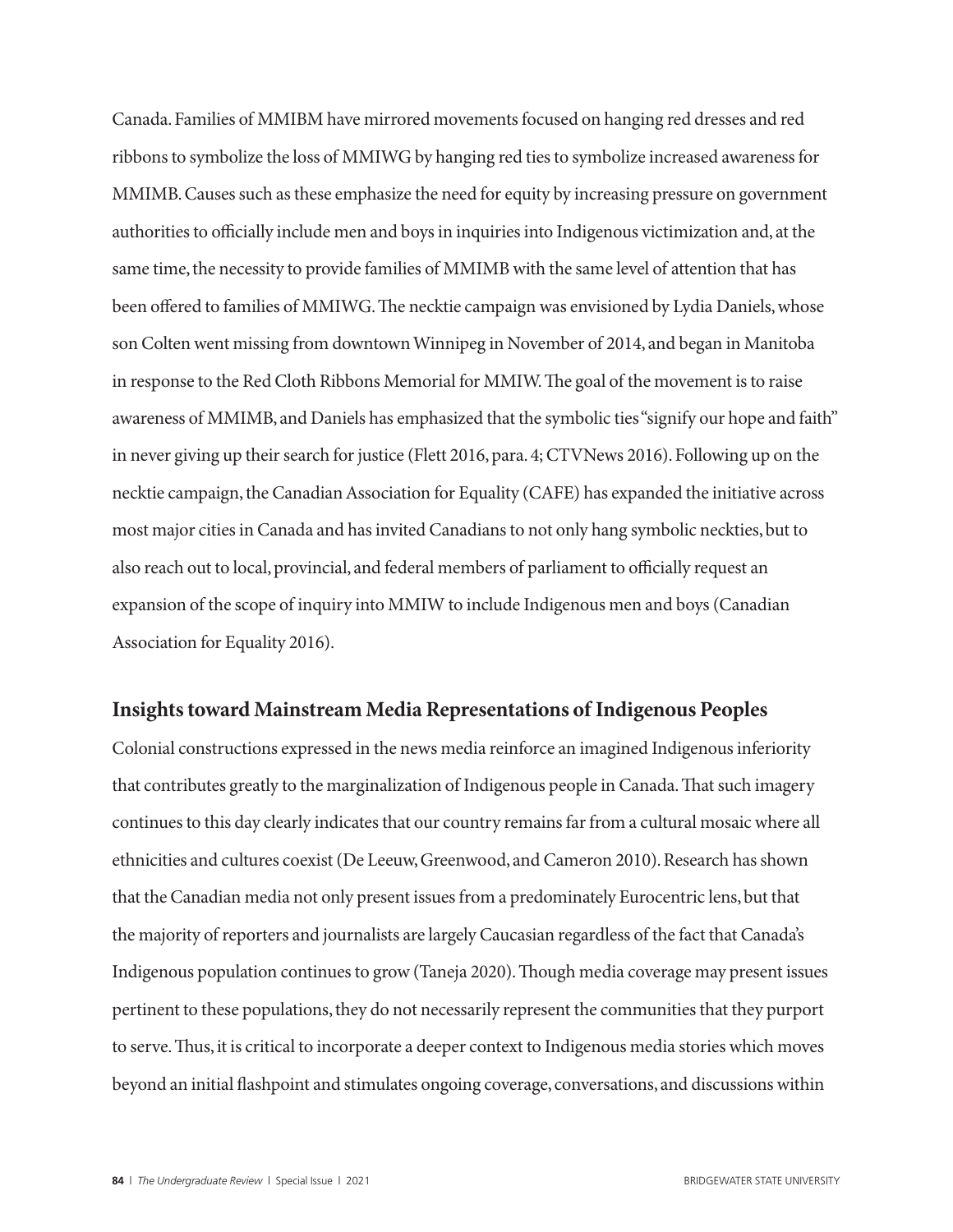affected communities. Action-oriented perspectives toward media stories empower readers and presenters to take action by informing the populace that they have the power to tackle systemic issues. Thus, there is a defined need for Indigenous people to be properly represented in Canadian media discourses "so that they can tell their own stories and have their own voices" (Taneja 2020).

# **Conclusion**

To address effectively the crisis of missing and murdered Indigenous peoples and the inequities which are continually perpetrated against them, we must seek to establish our understanding of these issues through an anti-colonialist lens (Jones 2015). It is this colonialist discourse that inherently tailors the presentation of particular ideas, the perceptions of people, and the actions and inactions of institutions especially in relation to the victimization of Indigenous men and boys. It is the summative effect of these intersections that continues to reproduce inequalities that, in turn, foster the conditions for media representations to ineffectively address the crisis of missing and murdered Indigenous peoples. It is only through the understanding and dissemination of these conversations that we may be able to establish connections between ideological biases and the unique struggles of Indigenous peoples in Canada. Therefore, the media and government must take on the responsibility to ensure that media narratives and representations are led by Indigenous voices to promote accurate and culturally relevant discourses as an important tool for disseminating the complexity of factors that affect Indigenous people's health, wellbeing, and safety.



**Beverly Marsden** is a fourth-year Public Health Honours student at Brock University minoring in Canadian Studies. She has a defined passion for social equity, and studies the socio-structural determinants which disadvantage marginalized populations, especially Indigenous and racialized communities. She strives to bring light to systematic injustices present in our current social system, and will soon be engaged in nursing in order to fulfill a personal, professional, and academic interest in caring for geriatric patients on the front-line as a result of a deep-set passion for increasing the current status of patient-centered care.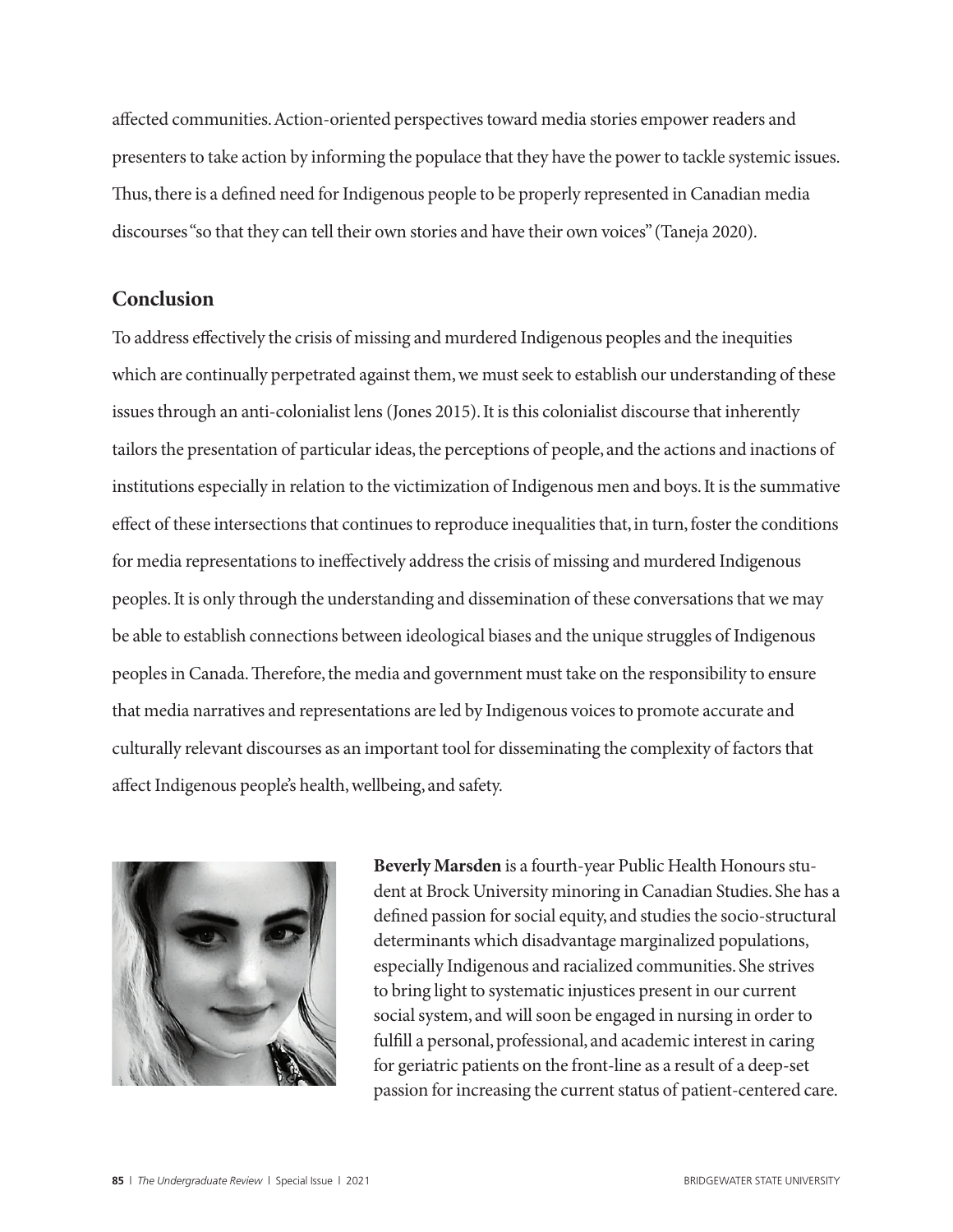# **Appendix A. Figures and Tables Related to Indigenous News Framing**



**Figure 1**: Framing of News Stories APTN Compared to Mainstream Media

Source: Clark, B. 2014. "Framing Canada's Aboriginal peoples: A comparative analysis of Indigenous and mainstream television news." *The Canadian Journal of Native Studies* 34 (2): 41-64.

#### **Table 1**: Types of Media Frames

| <b>FRAMF</b>           | <b>DESCRIPTION</b>                                                                                                                                                                             |
|------------------------|------------------------------------------------------------------------------------------------------------------------------------------------------------------------------------------------|
| <b>Active Frame</b>    | Aboriginal people as taking action in their own interests                                                                                                                                      |
| Passive Frame          | Aboriginal people as not working to help themselves, or as passive victims; Waiting<br>for mainstream authorities to assist with funding, housing, address criminal activity<br>or corruption. |
| "Problem people" frame | Aboriginal people as connected to drugs and alcohol abuse, criminal activity, corruption,<br>opposition to government policy and/or resource development.                                      |

Source: Clark, B. 2014. "Framing Canada's Aboriginal peoples: A comparative analysis of Indigenous and mainstream television news." *The Canadian Journal of Native Studies* 34(2): 41-64.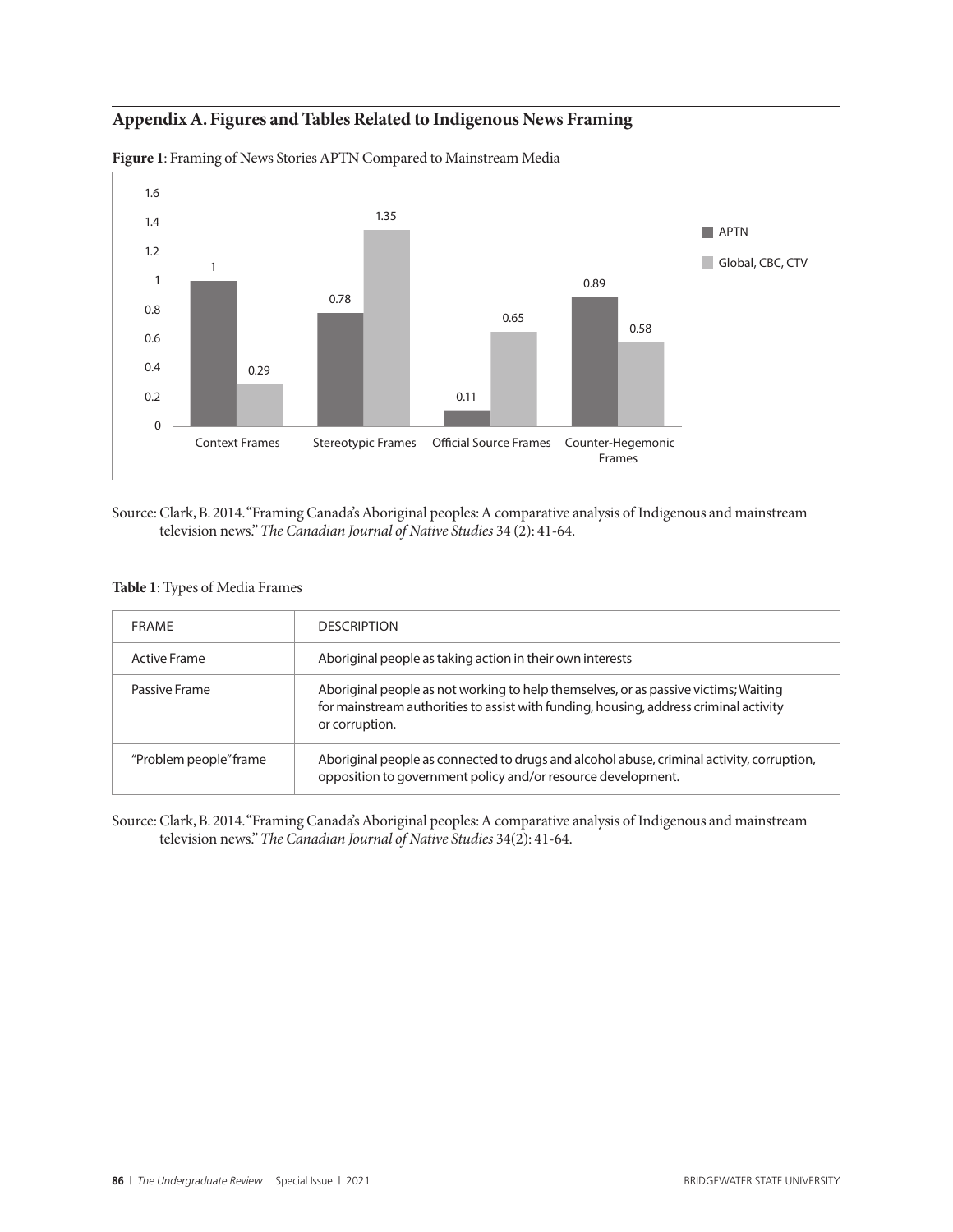# **Appendix B. Statistics Related to Indigenous and Non-Indigenous Homicide, 2014-2019**

#### **Figure 2**: Male Homicide Statistics

| Non-Aboriginal<br>identity | <b>Number</b>                            |       |       |       |       |       |  |  |
|----------------------------|------------------------------------------|-------|-------|-------|-------|-------|--|--|
|                            | Number of<br>homicide victims            | 321   | 343   | 366   | 393   | 359   |  |  |
|                            | Percent                                  |       |       |       |       |       |  |  |
|                            | Percent of<br>homicide victims           | 74.31 | 74.40 | 74.39 | 79.88 | 73.87 |  |  |
|                            | Rate per 100,000 population              |       |       |       |       |       |  |  |
|                            | Homicide rates per<br>100,000 population | 1.90  | 2.01  | 2.13  | 2.25  | 2.04  |  |  |
| Aboriginal identity        | <b>Number</b>                            |       |       |       |       |       |  |  |
|                            | Number of<br>homicide victims            | 321   | 343   | 366   | 393   | 359   |  |  |
|                            | Percent                                  |       |       |       |       |       |  |  |
|                            | Percent of<br>homicide victims           | 74.31 | 74.40 | 74.39 | 79.88 | 73.87 |  |  |
|                            | Rate per 100,000 population              |       |       |       |       |       |  |  |
|                            | Homicide rates per<br>100,000 population | 1.90  | 2.01  | 2.13  | 2.25  | 2.04  |  |  |

#### **Figure 3**: Female Homicide Statistics

| Non-Aboriginal<br>identity | <b>Number</b>                            |       |       |       |       |       |  |  |  |
|----------------------------|------------------------------------------|-------|-------|-------|-------|-------|--|--|--|
|                            | Number of<br>homicide victims            | 43    | 30    | 38    | 45    | 40    |  |  |  |
|                            | Percent                                  |       |       |       |       |       |  |  |  |
|                            | Percent of<br>homicide victims           | 24.16 | 19.35 | 21.97 | 27.11 | 27.78 |  |  |  |
|                            | Rate per 100,000 population              |       |       |       |       |       |  |  |  |
|                            | Homicide rates per<br>100,000 population | 4.87  | 3.29  | 4.04  | 4.64  | 4.01  |  |  |  |
| Aboriginal identity        | <b>Number</b>                            |       |       |       |       |       |  |  |  |
|                            | Number of<br>homicide victims            | 133   | 122   | 132   | 120   | 99    |  |  |  |
|                            | Percent                                  |       |       |       |       |       |  |  |  |
|                            | Percent of<br>homicide victims           | 74.72 | 78.71 | 76.30 | 72.29 | 68.75 |  |  |  |
|                            | Rate per 100,000 population              |       |       |       |       |       |  |  |  |
|                            | Homicide rates per<br>100,000 population | 0.78  | 0.71  | 0.76  | 0.68  | 0.55  |  |  |  |

Source: Statistics Canada. 2020. *Number, Percentage and Rate of Homicide Victims, by Sex* 

*and Aboriginal Identity.* Statistics Canada. October 29. Available at

https://www150.statcan.gc.ca/t1/tbl1/en/tv.action?pid=3510015601&pickMembers%5B0%5D=1.1&pick Members%5B1%5D=2.3&cubeTimeFrame.startYear=2015&cubeTimeFrame.endYear=2019&reference Periods=20150101%2C20190101.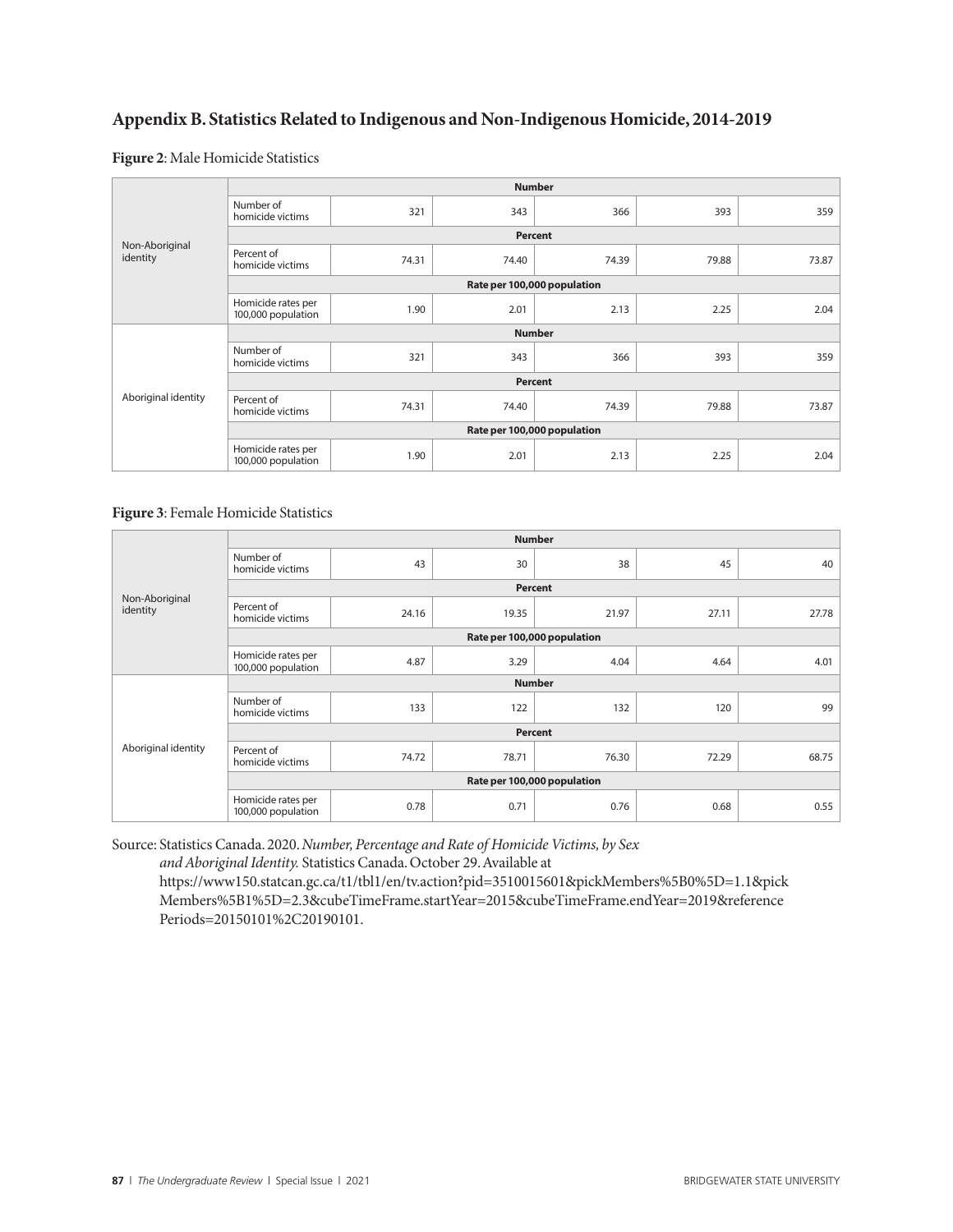#### **Endnote**

<sup>1</sup> I understand my positionality related to the topic. I do not, and cannot, speak on behalf of Indigenous peoples. Despite my grandmother hailing from the (Siksika) Blackfoot nation of Southern Alberta, I do not claim myself to have an Indigenous identity. As a non-Indigenous female, I hope to speak to socio-structural issues that have disproportionately disadvantaged many Indigenous communities in Canada, especially relating to the care for their wellbeing, safety, and representation on the national stage. In exploring of these critical issues, I am motivated to examine, increase accountability, confront, and remove hierarchies and inequities. This notion originates from the basis, whether in justice or law, that there is no excuse for the devaluation of any individual, nor is there an excuse for individuals to engage in domination and marginalization. It is this structure of inequitable and marginalizing human hierarchies that drives my intention to emphasize that these unequal power structures are unjustifiable. Furthermore, I acknowledge my privileged status as a non-Indigenous white female within the colonialist structures of this nation, and thus fully recognize the accountability I hold to the Indigenous communities I write about. Though non-Indigenous researchers and activists cannot speak on behalf of Indigenous communities, it is my hope that drawing attention to socio-structural inequity can create a dialogue to limit the influences of colonialism imbued in our society. I believe this aspiration is only possible when national stakeholders and observers are willing to examine the actions and (in)actions on behalf of government and media establishments, and are further, willing to engage in more reflexive approaches to listening and understanding when engaging with the experiences of Indigenous citizens in Canada.

#### **References**

- Bourassa, C., K. McKay-McNabb, and M. Hampton. 2005. "Racism, Sexism, and Colonialism: The Impact on the Health of Aboriginal Women in Canada." *Canadian Women Studies*. 24 (1): 23-29.
- Canadian Association for Equality. 2016. "A Request to the Government of Canada to Expand the Scope of the National Inquiry into Missing and Murdered Indigenous Women." *The Canadian Center for Men and Boys.* https://equalitycanada.com/wp-content/uploads/2016/10/NecktieCampaignLettertoGovernment.pdf
- Clark, B. 2014. "Framing Canada's Aboriginal peoples: A comparative analysis of Indigenous and mainstream television news." *The Canadian Journal of Native Studies*, 34 (2): 41-64.
- CTVNews. 2016. *Manitoba mother starts necktie campaign for missing men.* CTVNews. Available at https://www.ctvnews.ca/canada/manitoba-mother-starts-necktie-campaign-for-missing-men-1.2722296
- David, J. 2013. "Out of the box." *Policy Options*. February 1. https://policyoptions.irpp.org/magazines/aboriginality/out-of-the-box/
- De Leeuw, S., M. Greenwood, and E. Cameron. 2010. "Deviant constructions: How governments preserve colonial narratives of addictions and poor mental health to intervene into the lives of Indigenous children and families in Canada." *International Journal of Mental Health and Addiction*, 8 (2): 282-295. https://doi.org/10.1007/s11469-009-9225-1
- Flett, J. 2016. "Two families, one cause: raising awareness of missing and murdered Indigenous men." APTN News. https://www.aptnnews.ca/national-news/two-families-one-cause-raising-awareness-of-missing-and-murderedindigenous-men/
- Gilchrist, K. 2010. "'Newsworthy' Victims?" *Feminist Media Studies*, 10 (4): 373-390. https://doi.org/10.1080/14680777.201 0.514110
- Hansen, J. G., and E.E. Dim. 2019. "Canada's Missing and Murdered Indigenous People and the Imperative for a More Inclusive Perspective." *The International Indigenous Policy Journal*, 10 (1): 1-18. https://doi.org/10.18584/ iipj.2019.10.1.2